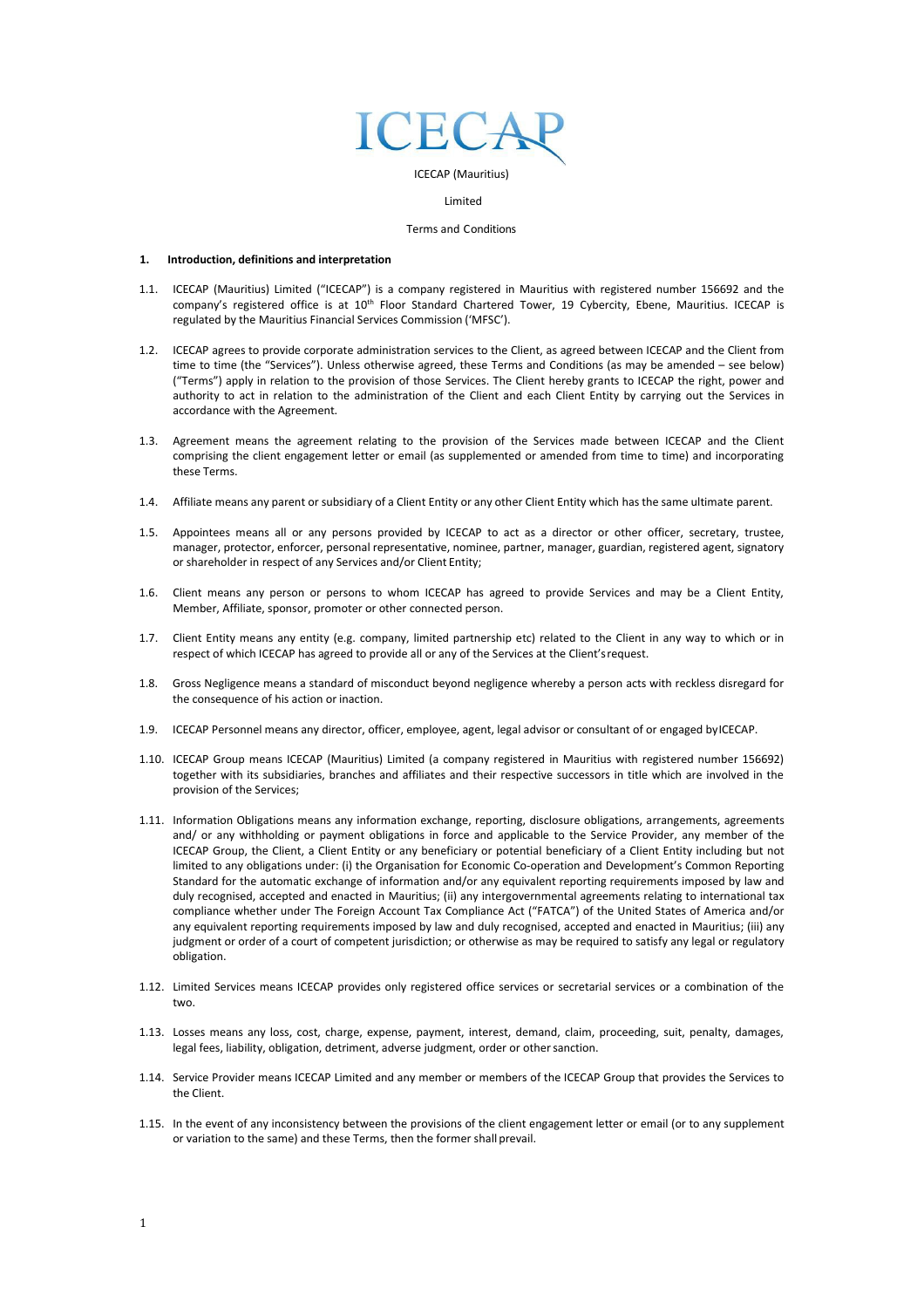# **2. Instructions**

- 2.1. ICECAP may rely and act on instructions and information given by or purportedly given by (i) the Client; (ii) a director of the Client or any Client Entity; or (iii) any person ICECAP reasonably believes to be authorised, which is given by letter, email or fax or, unless otherwise agreed, by telephone.
- 2.2. If the Client instructs ICECAP to provide Services to a Client Entity, the Client Entity will be deemed to have agreed to and be bound by these Terms and to the other terms of the Agreement with references to the Client being construed as references to the relevant Client Entity.
- 2.3. The Client hereby indemnifies ICECAP and ICECAP Personnel against any Losses suffered or incurred by any of them resulting from any action taken or not taken by ICECAP or by any ICECAP Personnel in reliance on suchinstructions.
- 2.4. ICECAP is not under any duty to make enquiry as to the genuineness or authenticity of any instructions or authority or identity of the person giving them. If ICECAP has any doubts about the authority or identity of the persons giving the instructions, it shall not be obliged to take or omit to take any action pursuant to such instructions and the abovementioned indemnity shall also apply in such circumstances.
- 2.5. ICECAP may also refuse to take or omit to take any action which, in its opinion, may be contrary to any applicable law, regulation, code of conduct or ICECAP internal policies or procedures.

#### **3. Information relating to the Client and Client Entities**

- 3.1. The Client agrees to provide ICECAP promptly with all information that ICECAP may request from time to time relating to the Client, any Client Entity or to its or their businesses or to present or proposed shareholders, directors, partners, controllers, employees or trustees of the Client or any Client Entity. ICECAP may suspend providing the Services or terminate the Agreement if the Client fails to provide the requested information within the time period specified by ICECAP.
- 3.2. The Client agrees to notify ICECAP immediately after becoming aware of any act or event which may have a material effect on the Client or a Client Entity or their respective businesses or assets, of any actual or threatened litigation or investigation against or in respect of the Client or a Client Entity or of a proposed disposal of the Client's ownership interest in or other material change to the relationship which the Client has to a ClientEntity.
- 3.3. The Client agrees that ICECAP may disclose to any court, government, government agency, supervisory body or tax authority information relating to the Client or a Client Entity where it is required to do so under applicable laws, regulations or codes of conduct or practice.

### **4. Tax and Other Professional Services**

- 4.1. The Client represents and undertakes that it has taken at its own expense appropriate tax, legal, financial and accounting advice with regard to the establishment, operation and management of the Client Entity or the Client's interest in or relationship with the Client Entity, including but not limited to the effect of the Information Obligations. Copies of such advice shall be promptly provided to ICECAP. ICECAP does not provide tax, legal, financial or accounting advice and the Client is responsible for determining that the scope of the Services to be provided is appropriate for the Client Entity and the Client's needs. The Client Entity and ICECAP shall be entitled to rely on any such advice obtained by the Client and shall be under no obligation to obtain independent tax, legal, financial or accounting advice.
- 4.2. It remains the ongoing responsibility of the Client Entity and the Client to obtain any specialist advice and to supply copies of such advice to ICECAP. This extends to all transactions undertaken by ICECAP in respect of the Client Entity. None of ICECAP, any member of the ICECAP Group, the Appointees or the Employees shall incur any liability in connection with any such specialist advice supplied to ICECAP.
- 4.3. The Client Entity and the Client shall ensure (or shall procure that) ICECAP is notified promptly and accurately of any change in the circumstances of the Client or the Client Entity which has or may have a material effect upon the tax status of the Client or of the Client Entity.
- 4.4. ICECAP shall not be under any obligation in any circumstances (unless otherwise agreed with the Client Entity or the Client in writing) to notify the Client Entity or the Client of any change (whether a change in law, policy, facts or otherwise) which may affect the tax or legal position of the Client or the Client Entity or any advice or opinion provided by or on behalf of the Client Entity or the Client to ICECAP.
- 4.5. ICECAP and the ICECAP Group shall comply with the Information Obligations as it or they deem appropriate at their absolute discretion from time to time which may include:
	- (i) the disclosure of documents and/or information relating to any Client or Client Entity;
	- (ii) the withholding of any payments due to any Client or Client Entity; and/or
	- (iii) making payments to any duly authorised tax authority.
- 4.6. Neither ICECAP nor any member of the ICECAP Group shall be liable for any costs, claims, expenses or losses arising: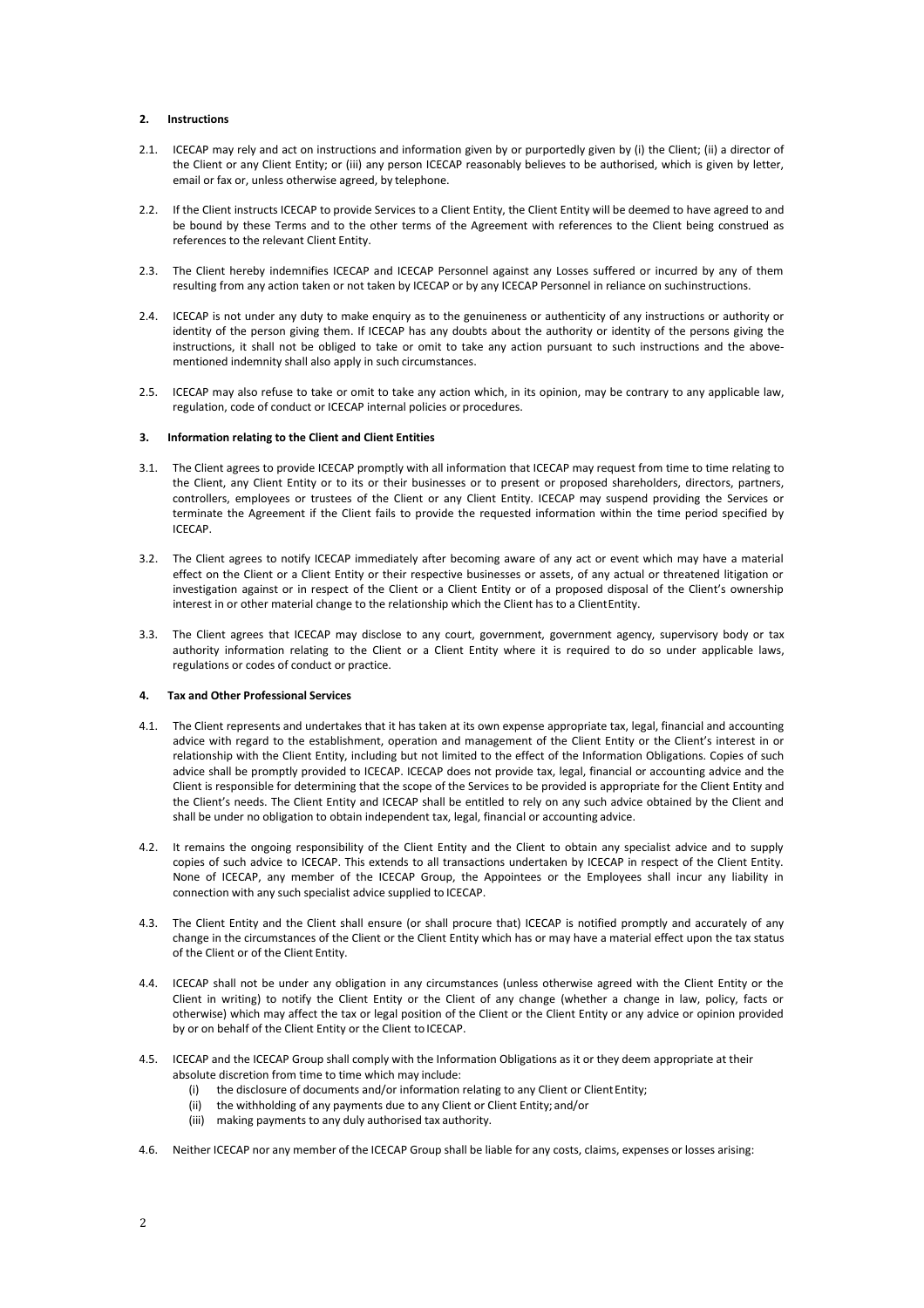- (i) from the compliance by ICECAP with the Information Obligations, whether any such liability arises from ICECAP complying with the Information Obligations or from any delay to the performance of the Services as a result of such obligations; or
- (ii) any failure by the Client Entity or the Client to comply with any Information Obligations in any jurisdiction to which the Client Entity or the Client may be subject from time to time.
- 4.7. It is the responsibility of the Client Entity and the Client to: (a) take appropriate tax and other advice to determine the reporting obligations to which the Client Entity or Client is subject; (b) fulfil the Information Obligations of the Client Entity and the Client in relation to any interests or assets held through any Client Entity; and (c) provide any information which ICECAP requires for the purposes of complying with the Information Obligations (including but not limited to such information relating to any Client's tax status).
- 4.8. By instructing ICECAP to provide the Services, the Client Entity and the Client undertake to comply with all tax laws and regulations of the jurisdictions to which the Client or the Client Entity may be subject from time to time and to procure that any Client Entity complies with all such tax laws and regulations.
- 4.9. The Client Entity and the Client undertake to indemnify the Service Provider from and against any and all costs, claims, expenses or losses that it may suffer as a result of any failure by the Client Entity or the Client to comply with the obligations set out in this Clause or which may result from any failure to comply with any Information Obligations to which the Client Entity or the Client may be subject or which may result from any enquiry into the tax affairs of the Client or of the Client Entity. Further, unless expressly agreed by ICECAP, the Client agrees that neither ICECAP nor any member of the ICECAP Group shall be required to participate in or be joined as a party to any litigation, disputes or otherwise as a result of any failure by the Client Entity or the Client to comply with the obligations set out in this Clause or with any Information Obligations applicable to the Client Entity or the Client from time totime.

### **5. Client Obligations andUndertakings**

- 5.1. The Client hereby undertakesthat:
	- (i) all assets which are or will be introduced to the Client Entity have been lawfully introduced and are not derived from or otherwise connected with any illegal activity;
	- (ii) the Client Entity will not be engaged or involved directly or indirectly with any unlawful activity or used for any unlawful purposes;
	- (iii) the Client Entity will not undertake any activities which will require a licence, consent or approval in any jurisdiction without first obtaining such licence, consent or approval or which will breach any conditions contained in any such licence, consent or approval;
	- (iv) the Client shall procure that the Client Entity complies with all Applicable Law in all relevantjurisdictions;
	- (v) the Client shall provide, and procure that the Client Entity shall provide such information and documents as ICECAP may, in its discretion, require in order to comply with all Applicable Law and regulations (including 'know your customer' requirements) and to provide the Services and shall warrant the accuracy and completeness of such information and documents;
	- (vi) immediately upon becoming aware thereof, the Client Entity or the Client shall notify ICECAP of: (a) any event which could be reasonably foreseen to have a material effect on the Client Entity, its assets or activities (including, without limitation, any act evidencing the insolvency of the Client Entity or the Client or commencing its liquidation, winding up or dissolution) or upon ICECAP's willingness to continue to provide the Services; (b) any actual or threatened proceedings or investigation of any kind in any jurisdiction which involve the Client or the Client Entity and any progress thereof, and it shall promptly provide such information as ICECAP may, in its discretion, require in respect thereof;
	- (vii) where the Services include the provision of Appointees, the Client Entity and the Client shall not, without the prior consent of ICECAP, take any action, enter into any agreement or contract, give any undertaking, make any representation or otherwise incur any liability on behalf of the Client Entity;
	- (viii) the Client shall notify ICECAP in writing before alienating, assigning, selling, pledging or otherwise disposing of or encumbering any part of the Client's interest in the Client Entity; and
	- (ix) the Client Entity and the Client shall not (without ICECAP's written consent) use the logo, name, address, email, website address, telephone telex/facsimile numbers of any member of the ICECAP Group or allow the same to appear on any notepaper or documentation belonging to or connected with the Client Entity or in any advertising material.
- 5.2. ICECAP is committed to guard against all forms of bribery and corruption. This includes compliance with local and international corruption and anti-bribery laws. ICECAP expects transparency and integrity in all of its business dealings. The Client, and where required the Client Entity itself, are responsible for ensuring that the Client and the Client Entity act in accordance with local and international corruption and anti-bribery laws at all times. For so long as the Services are being provided, the Client shall not and will not, and shall procure that the Client Entity shall not and will not, engage in any activity, practice or conduct which could create any improper business advantage or even the appearance of questionable business conduct. Where the Client Entity or the Client is a corporate entity, ICECAP expects that corporate entity to have in place and maintain (throughout the period during which the Services are provided) appropriate policies and procedures, including, but not limited to, adequate procedures under the UK Bribery Act 2010 (which can be enforced where applicable). The Client Entity and the Client shall notify ICECAP promptly in the event that they become aware that the Client Entity or the Client (or any person engaged by the Client Entity or the Client), is investigated, prosecuted, charged or convicted of any offence under local or international corruption and anti-briberylaws.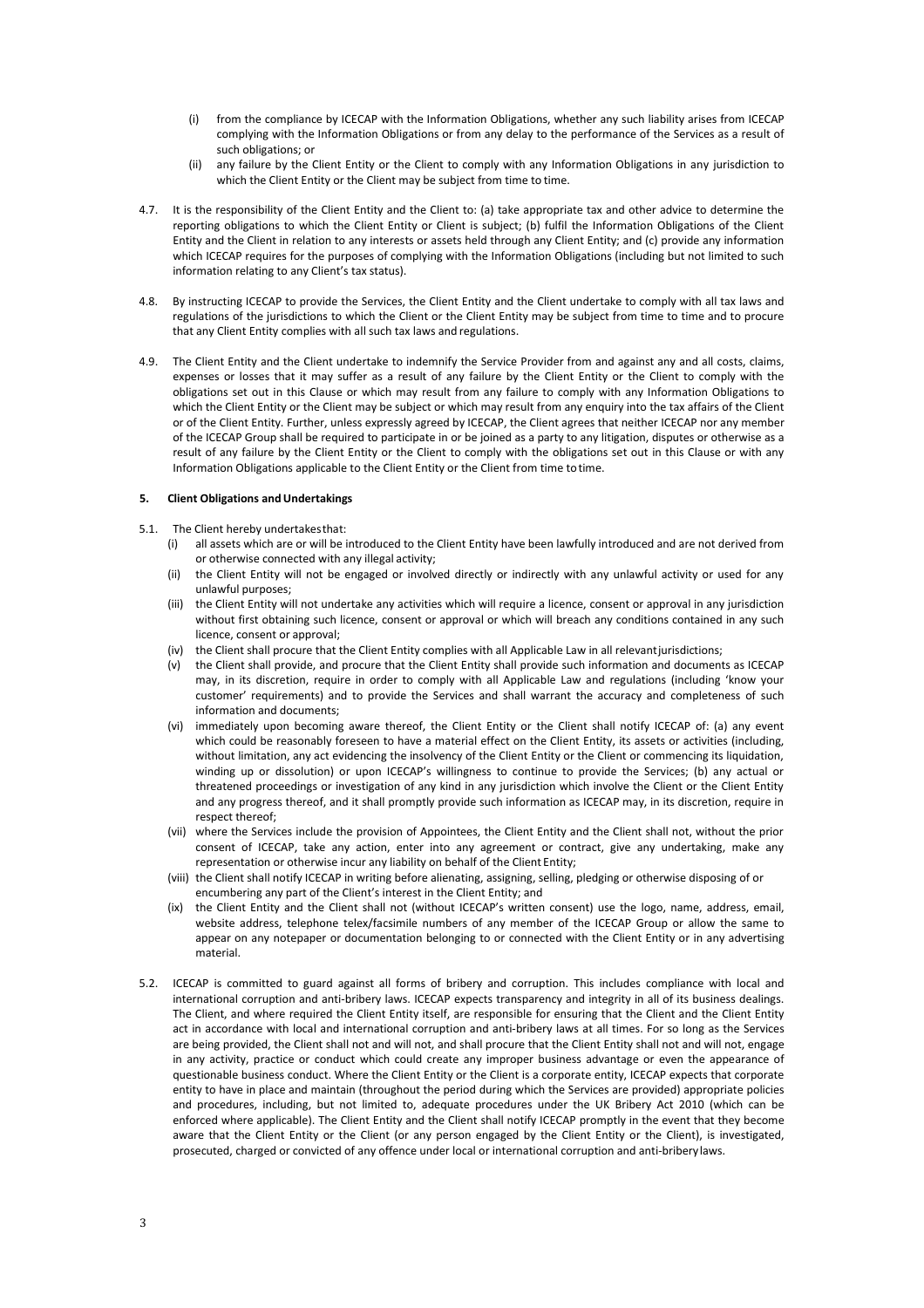- 5.3. The Client hereby guarantees the payment of all sums payable by the Client Entity to ICECAP whether under the Engagement Document, these Terms or otherwise. The Client agrees that ICECAP may claim under this guarantee without first seeking recourse against the Client Entity or any other person or seeking to share its liability with any other party and the Client hereby expressly waives its customary law rights under the droit de discussion and droit de division.
- 5.4. The Client shall ensure that the Client Entity is kept in funds sufficient to allow it to meet in full all fees, remuneration, disbursements and expenses payable by the Client Entity to ICECAP and for the Client Entity to otherwise meet its liabilities as and when they become due.
- 5.5. Where the Client is more than one person:
	- (i) each such person hereby appoints the other such person(s) to act as his agent to exercise full power and authority in connection with the Services on his behalf; and
	- (ii) all obligations of the Client in connection with the Services shall be joint and several.

### **6. Identity Information and Verification**

- 6.1. ICECAP is required to operate anti-money laundering and other checks and procedures in respect of all aspects of the provision of the Services. The time at which such information and documentation is required and the form in which it shall be delivered to ICECAP shall be determined by ICECAP in its absolute discretion. If ICECAP is not provided with such information and documentation as required to enable ICECAP to meet such ongoing obligations, it shall be entitled to suspend or terminate the provision of the Services by notice in writing to the Client Entity or the Client with immediate effect and without liability or responsibility for any direct or indirect loss caused.
- 6.2. The identity information shall be updated at such intervals as ICECAP may determine. It shall be the responsibility of the Client Entity and the Client to provide:
	- (i) the required information in a timely and accurate manner; and
	- (ii) to inform ICECAP of any material change in circumstances which may render any information previously provided inaccurate or otherwise obsolete.
- 6.3. By providing such information and documentation, the Client and, where applicable, the Client Entity will be taken to have consented to the onward disclosure of such information and documentation to such third parties as shall in the opinion of ICECAP require the same in connection with the Services.
- 6.4. Information and documentation provided to ICECAP may be subject to disclosure and production pursuant to orders of any court of competent jurisdiction or any competent judicial, governmental or regulatorybody.

### **7. Provision of Limited Services Only**

- 7.1. In the provision of only limited services to a Client Entity it shall be the responsibility of the Client Entity to provide:
	- (i) copies of minutes of directors' and members' meetings that must be kept by the Client Entity (including, in the case of a protected cell company, copies of minutes of directors' and members' meetings of the cell company and each of its cells) and
	- (ii) copies of accounts that must be prepared by the directors of the Client Entity (including, in the case of a protected cell company, copies of accounts that must be prepared by the directors of the cell company and each of its cells) or
	- (iii) where accounts are not required to be prepared, underlying financial records that are maintained by the directors of the Client Entity.

#### **8. Fees and disbursements**

- 8.1. Unless otherwise agreed, ICECAP shall be entitled to fees calculated in accordance with its schedule of fees in place from time to time.
- 8.2. Fixed fees may be adjusted annually by reference to inflation, overheads, competitor rates and such other factors as we may consider to be fair and reasonable.
- 8.3. ICECAP shall charge disbursements at cost. In addition, the Client acknowledges that in carrying out the Services, ICECAP or ICECAP Personnel may incur third party expenses and charges and which the Client agrees to reimburse to ICECAP. If so agreed in the relevant engagement letter or otherwise, ICECAP will not incur such third party expenses or charges in relation to a single item above an agreed level without previously informing theClient.

### **9. Payment**

9.1. The Client shall promptly if so requested by ICECAP, pay such amount as may be reasonably specified by ICECAP on account of fees or disbursements. ICECAP shall render invoices quarterly in arrears, which shall include all fees and disbursements incurred in or in respect of the preceding quarter. Where a fixed annual fee is agreed, unless otherwise agreed, it shall be billed in four equal quarterly instalments. Payment of invoices is due immediately. If payment is not received by ICECAP within 30 days after the date of invoice, ICECAP may charge interest on the outstanding amount at the rate of 1% per month cumulative.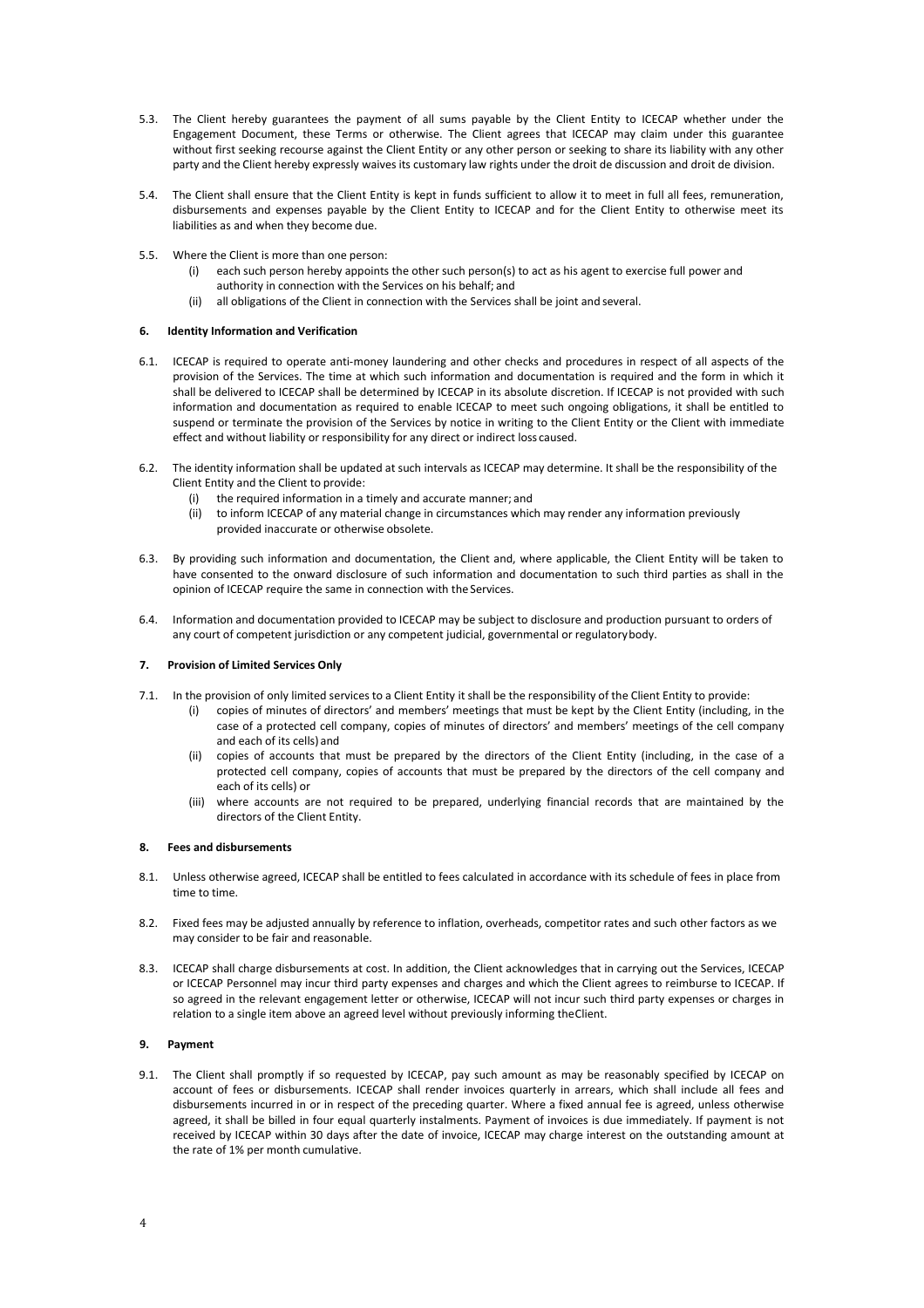- 9.2. If an invoice is addressed to a Client Entity (as may be agreed between ICECAP and the Client) but that Client Entity fails to pay it within 30 days after the date of invoice then the Client undertakes to pay to ICECAP the invoiced amount on demand.
- 9.3. If required to do so under applicable law, ICECAP shall charge the Client (and the Client undertakes to pay) value added tax or goods and services tax or similar on the fees and disbursement charged by ICECAP under the Agreement.
- 9.4. Any amount due from the Client or a Client Entity under the Agreement shall be paid to ICECAP without any withholding or deduction.

### **10. Confidentiality and Disclosure of Information**

- 10.1. ICECAP undertakes to keep confidential all information relating to the Client or any Client Entity (or to its or their businesses or to present or proposed shareholders, directors, partners, controllers, employees or trustees of the Client or any Client Entity) provided to ICECAP by or on behalf of the Client or any Client Entity and not to disclose it to any person other than ICECAP Personnel. This undertaking shall not apply however to: (i) the disclosure of information in the circumstances referred to in the final paragraph of clause 3 above; (ii) the disclosure of information already known to ICECAP or in the public domain.
- 10.2. The Client Entity and the Client agree that ICECAP and any other company in the ICECAP Group may transfer information (including confidential information and Personal Data) it holds about the Client Entity or the Client to: (i) other offices of ICECAP; (ii) other companies in the ICECAP Group; and (iii) third parties who provide services to ICECAP or any other company in the ICECAP Group or act as ICECAP (or its) agents in any country, including countries outside the EEA, which may not offer the same level of protection of Personal Data as provided under Data Protection Laws. However, ICECAP shall take all reasonable steps to ensure that the recipient of such information in the other country keeps such information safe and secure.
- 10.3. The Client Entity and the Client agree that ICECAP may disclose information (including confidential information and Personal Data) to any other companies which are at the time of disclosure in the ICECAP Group. Where ICECAP does so, it may only use Client or Client Entity information for the purposes permitted under these Terms. The Client Entity and the Client also agree that ICECAP or any other company in the ICECAP Group may disclose information (including confidential information and Personal Data) to third parties who provide services to it or that act as ICECAP's (or any other company in the ICECAP Group) agents (or prospective third party service providers or prospective agents). Where it does so, they may only use the Client Entity and the Client's information for the purposes permitted under these Terms. ICECAP, or the relevant member of the ICECAP Group, will take all reasonable steps to ensure that ICECAP or its agents is subject to appropriate confidentiality requirements.
- 10.4. The Client Entity and the Client agree that ICECAP may share or transfer any Client Entity or Client information (including confidential information and Personal Data) with third parties in connection with a reorganisation (including investment), amalgamation, merger or transfer or sale of all or part of ICECAP's business, including to any insurers and professional advisors, and any third parties to whom ICECAP assigns, transfers or charges its interest in any financial product or service provided to the Client Entity or the Client. Such parties may use the Client Entity or the Client's information for the purposes permitted under these Terms.
- 10.5. ICECAP may also disclose information (including confidential information and Personal Data) about the Client Entity or the Client in the following circumstances:
	- (i) to any court, tribunal, mediator, arbitrator, any Regulatory Authority or taxation authority in any relevant jurisdiction;
	- (ii) if ICECAP or any person to whom the Client Entity or the Client's information is disclosed have a right or duty to disclose it or are permitted (acting reasonably) or compelled by Applicable Law;
	- (iii) to debt collection agencies, law enforcement agencies and/or fraud prevention agencies in any relevant jurisdiction; and
	- (iv) to ICECAP's agents, auditors, service providers, and professional advisers (and those agents, auditors, service providers and professional advisers of other companies in the ICECAP Group).
- 10.6. Further information on how Personal Data is collected, how long it is retained for, the grounds for processing, the purposes of the processing and the persons to whom Personal Data may be transferred can be found in the Privacy Notice which is available on the ICECAP's website; [www.icecapltd.com.](http://www.icecapltd.com/)

### **11. Document Retention**

- 11.1. Where ICECAP retains originals or copies of any documents belonging to a Client Entity or the Client following the termination of the Services, ICECAP reserves the right (but shall not be under anobligation):
	- (i) to retain such copies for a period of ten years from the date of the termination of the Services and thereafter to destroy all such documents (whether originals, photocopies or electronic copies) at such times as ICECAP in its sole discretion considers appropriate;
	- (ii) (without prejudice to (i)) to make electronic copies of all such documents as they shall have retained and reserve the right to destroy hard copies of all such documents that they shall have retained.
- 11.2. Requests from former Client Entities or Clients for information, records and data held concerning a Client Entity for which ICECAP no longer provides Services may be refused, however if accepted, ICECAP shall charge for the provision of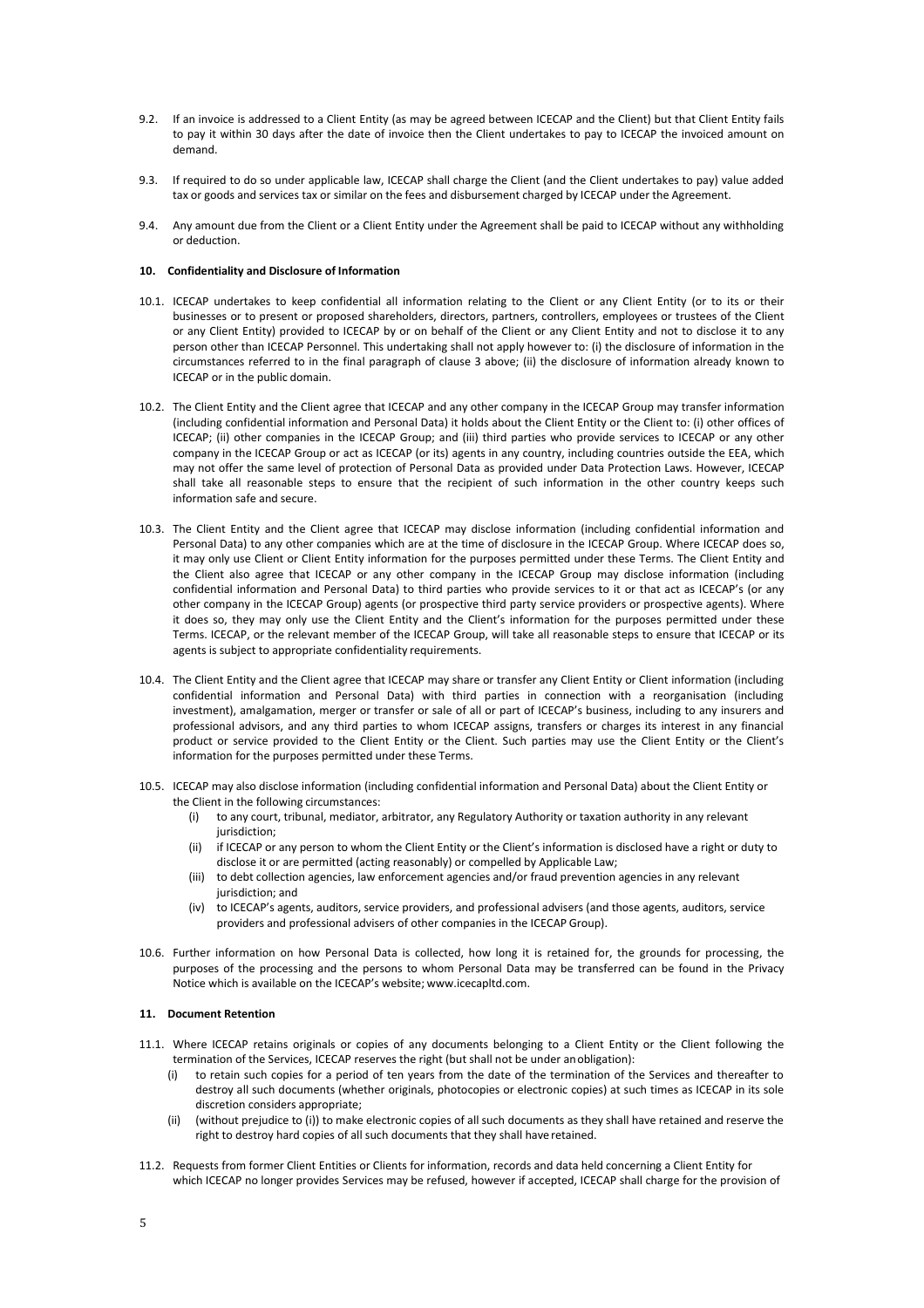such information, records and data on a time spent basis at its usual hourly rates and all expenses and disbursements shall be borne by the requesting party.

#### **12. Client and Client Entity Money**

- 12.1. Money belonging to the Client or the Client Entity will be maintained at all times separate from the funds of ICECAP.
- 12.2. To the extent that tax has to be deducted from interest earned on funds held on behalf of the Client or the Client Entity or paid out to the Client or the Client Entity ICECAP will account to the tax authorities for tax deducted. The Client and the Client Entity are responsible for seeking their own tax advice in thisregard.
- 12.3. On receipt of any monies ICECAP must be satisfied as to the source of these funds. If it has any doubts as to the source of funds ICECAP may (i) refuse to receive or to return monies and/or (ii) be bound by Applicable Law to notify the relevant authorities.
- 12.4. The Client Entity and the Client will not request or instruct ICECAP to take or refrain from taking any action whatsoever in relation to funds or assets or documents of any nature which could in the sole opinion of ICECAP result in a contravention of any Applicable Law. ICECAP reserves the right not to comply with any request or instruction which in its sole opinion could potentially result in any such contravention or which in its opinion could result in any damage to its reputation or good standing.
- 12.5. Neither ICECAP nor any other member of the ICECAP Group shall be responsible for complying with any reporting requirements outside of the Island in which the Services are provided in relation to interest earned on monies held in any account of the Client Entity or of the Client.

### **13. Delegation**

- 13.1. ICECAP in performing its duties hereunder may, where it considers it appropriate, appoint at the expense of the Client Entity agents or other delegates to perform any specific duties of ICECAP.
- 13.2. ICECAP shall not be liable for any loss arising from a delegation (except when the delegation is to an Appointee) provided that (i) the delegation has been made on terms such that the agent or delegate shall be directly liable for any such loss, (ii) such delegation or continuation of the delegation was made in good faith, and (iii) that ICECAP has not been grossly negligent in monitoring the activities of the agent or delegate.

#### **14. Limitation of Liability and Indemnity**

- 14.1. ICECAP shall not be liable for any failure or delay in providing the Services as a result of circumstances beyond its control. ICECAP shall not be liable for any Losses incurred by the Client or any Client Entity arising out of the performance of the Services or failure by ICECAP to perform the Services save to the extent that such Losses are attributable to the fraud, wilful default or Gross Negligence of ICECAP or ICECAP Personnel. Further, ICECAP's maximum liability to the Client and any Client Entity (in aggregate) under the Agreement shall not exceed £2,000,000.
- 14.2. The Client and each Client Entity shall indemnify (on a full indemnity basis) ICECAP and the ICECAP Personnel against any Losses which may be suffered or incurred by ICECAP or any of the ICECAP Personnel from time to time in connection with the provision of Services save to the extent that such Losses are attributable to the fraud, wilful default or Gross Negligence of ICECAP or ICECAP Personnel.

### **15. Termination**

15.1. Either the Client or ICECAP may terminate the Agreement at any time by giving not less than one month's written notice in writing to the other. Notwithstanding such termination, ICECAP shall be due and the Client shall pay on demand all fees and disbursements outstanding or accrued or incurred up to the date of termination plus any fees (as estimated by ICECAP acting reasonably applying its then current standard hourly charge) and disbursements to be incurred in connection with the handover of the files of Client and relevant Client Entities to another service provider or to the Client itself. Until such time as ICECAP is paid in full, it shall have a lien over all documents, assets and funds of the Client and/or Client Entities held by or on behalf of ICECAP. Subject to ICECAP's obligations pursuant to any applicable laws, regulations or codes of conduct or practice, and subject to payment of all monies owing to ICECAP pursuant to the Agreement, ICECAP will deliver to the Client or as it may direct all the documents, assets and funds of the Client and/or Client Entities in its possession save that ICEAP's working papers relating to carrying out the Services are and shall remain the property of ICECAP.

## **16. Conflicts of Interest**

16.1. The Client for itself and for each Client Entity acknowledges that in providing services the same or similar to the Services to other persons, there may be instances where the interests of such other clients and those of the Client and/or Client Entities may conflict. The Client for itself and for each Client Entity hereby consents to ICECAP acting or continuing to act as ICECAP may determine in such circumstances.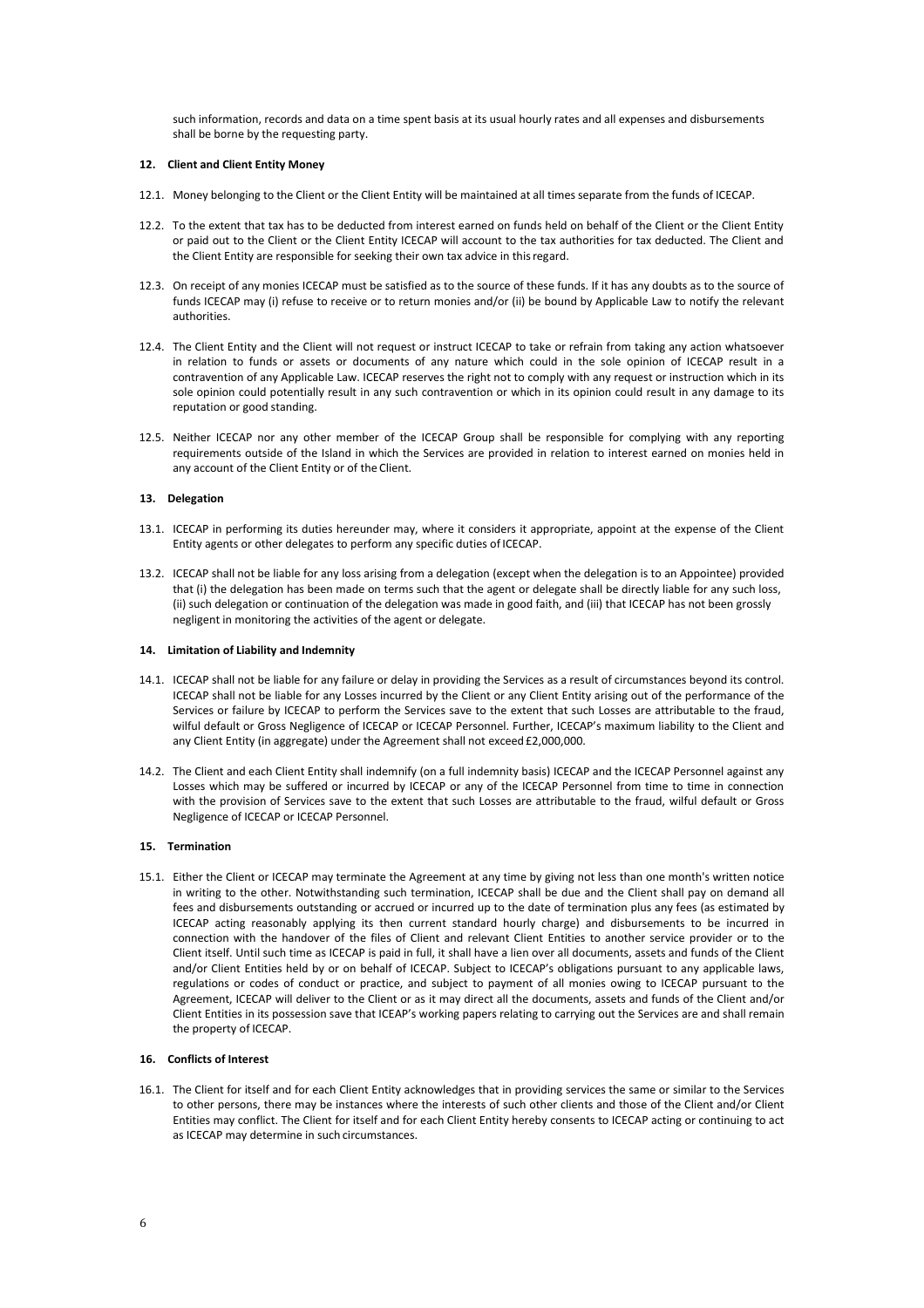#### **17. Complaints**

- 17.1. In case the Client or the Client Entity is not satisfied with the Services provided by ICECAP, ICECAP has established a complaints procedure. In the first instance, the Client or the Client Entity should write to its usual contact at ICECAP at 10<sup>th</sup> Floor Standard Chartered Tower, 19 Cybercity, Ebene, Mauritius or email with details of its complaint which will be acknowledged within 5 working days and then be thoroughly investigated. The Client or the Client Entity will be kept informed about the progress of their complaint and any action taken to resolve it and will be notified in writing when the complaint is closed and, if not upheld, will be provided with a statement of reasons for thatdecision.
- 17.2. If after taking this action the Client or the Client Entity is still dissatisfied, the Client or the Client Entity may be eligible to refer its complaint to the Financial Services Commission. The Financial Services Commission may be contacted by submitting a complaints form available at [https://www.fscmauritius.org/en/consumer-protection/complaints-handling.](https://www.fscmauritius.org/en/consumer-protection/complaints-handling)  This form should be submitted with supporting documents to:

Chief Executive Financial Services Commission, FSC House, 54 Cybercity Ebene, Mauritius

Email: [fscmauritius@intnet.mu](mailto:%20fscmauritius@intnet.mu) Tel: (+230) 403-7000 Fax: (+230) 467-7172

### **18. Variations to the Terms**

- 18.1. ICECAP may from time to time change these Terms by:
	- (i) giving the Client Entity and the Client written notice of the change; or
	- (ii) publishing these Terms, as changed or re-issued, on the Website; in each case not less than one month before the change is to take effect. Notification of the change to the Client Entity and the Client, or publication of the change on the Website shall be deemed to constitute sufficient notice to the Client of such change.
- 18.2. Unless the Client Entity or the Client informs ICECAP in writing that either of them do not accept the change to the Terms as notified or published on the Website before it takes effect, the Client Entity and Client will be deemed to have accepted such change and shall be bound by the Terms as notified or published.
- 18.3. If the Client Entity or the Client informs ICECAP in writing that either of them do not accept the change to these Terms before it takes effect, the Client Entity (subject to any constitutional document or applicable law), the Client or the Service Provider may terminate the Services by giving not less than one month's written notice to the other party or parties.
- 18.4. These Terms supersede and replace all and any terms and conditions previously in force in relation to any of the Services. Where ICECAP and the Client Entity or the Client subsequently enter into an agreement which expressly replaces these Terms in their entirety, these Terms shall cease to apply but shall not affect any accrued right or obligation of the parties.

## **19. Miscellaneous**

- 19.1. The Agreement sets out the entire agreement and understanding between the parties in respect of the subject matter of this Agreement.
- 19.2. The Agreement shall be binding upon and inure to the benefit of the parties hereto, their successors and permitted assigns.
- 19.3. Subject as provided below, no party shall be entitled to assign or otherwise transfer the benefit or burden of the Agreement to any other person without the prior written consent of the other party.
- 19.4. ICECAP may novate the Agreement to any corporation into which ICECAP may be merged or with which they may be consolidated or to any corporation resulting from any merger or consolidation in which ICECAP shall be aparty.
- 19.5. ICECAP may communicate with the Client and any Client Entities by unencrypted email and the Client accepts that internet communications cannot be guaranteed to be secure or error-free as they may be intercepted, corrupted, lost, arrive late or contain viruses. ICECAP shall be entitled for all purposes in relation to dealings with all persons including, but not limited to, the Client and any Client Entity, to rely on the authenticity and accuracy of all information and communications of whatever nature (including through fax, the Internet or similar systems) received by ICECAP in good faith in connection with the performance of its duties and shall not be responsible or liable to any person for any Losses arising by virtue of any such information or communication not being authentic and/or accurate or any communication transmitted to or by ICECAP having been interfered with, intercepted or manipulated by anyperson.
- 19.6. If at any time any one or more of the provisions of the Agreement is or becomes invalid, illegal or unenforceable in any respect under any law, the validity, legality and enforceability of the remaining provisions shall not be in any way affected or impaired.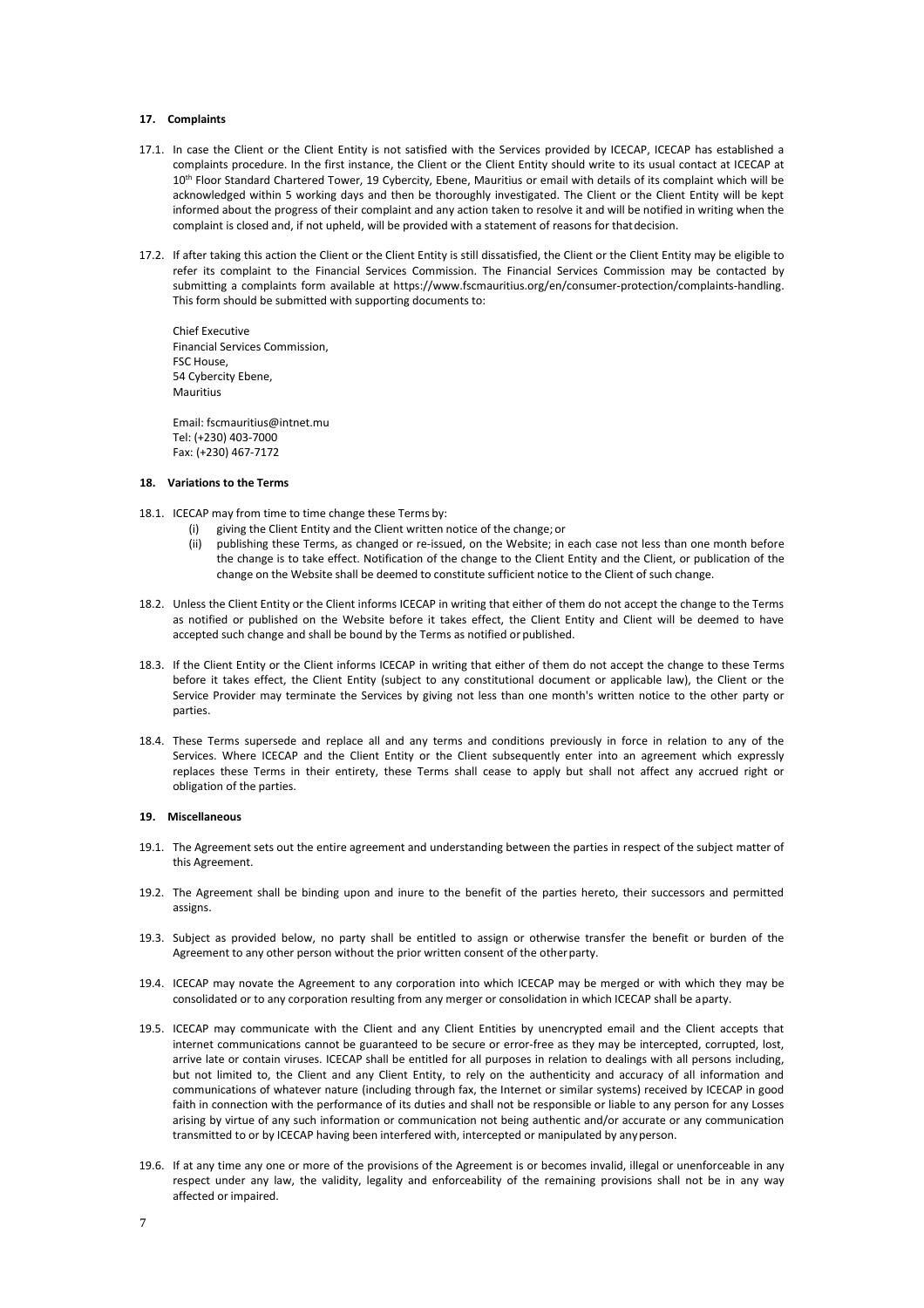# **20. Governing Law and Jurisdiction**

- 20.1. The Agreement is governed by and shall be construed in accordance with the laws ofMauritius.
- 20.2. The Client and each Client Entity hereto irrevocably agrees that the courts of Mauritius shall have jurisdiction to hear and determine any suit, action or proceeding, and to settle any disputes, which may arise out of or in connection with the